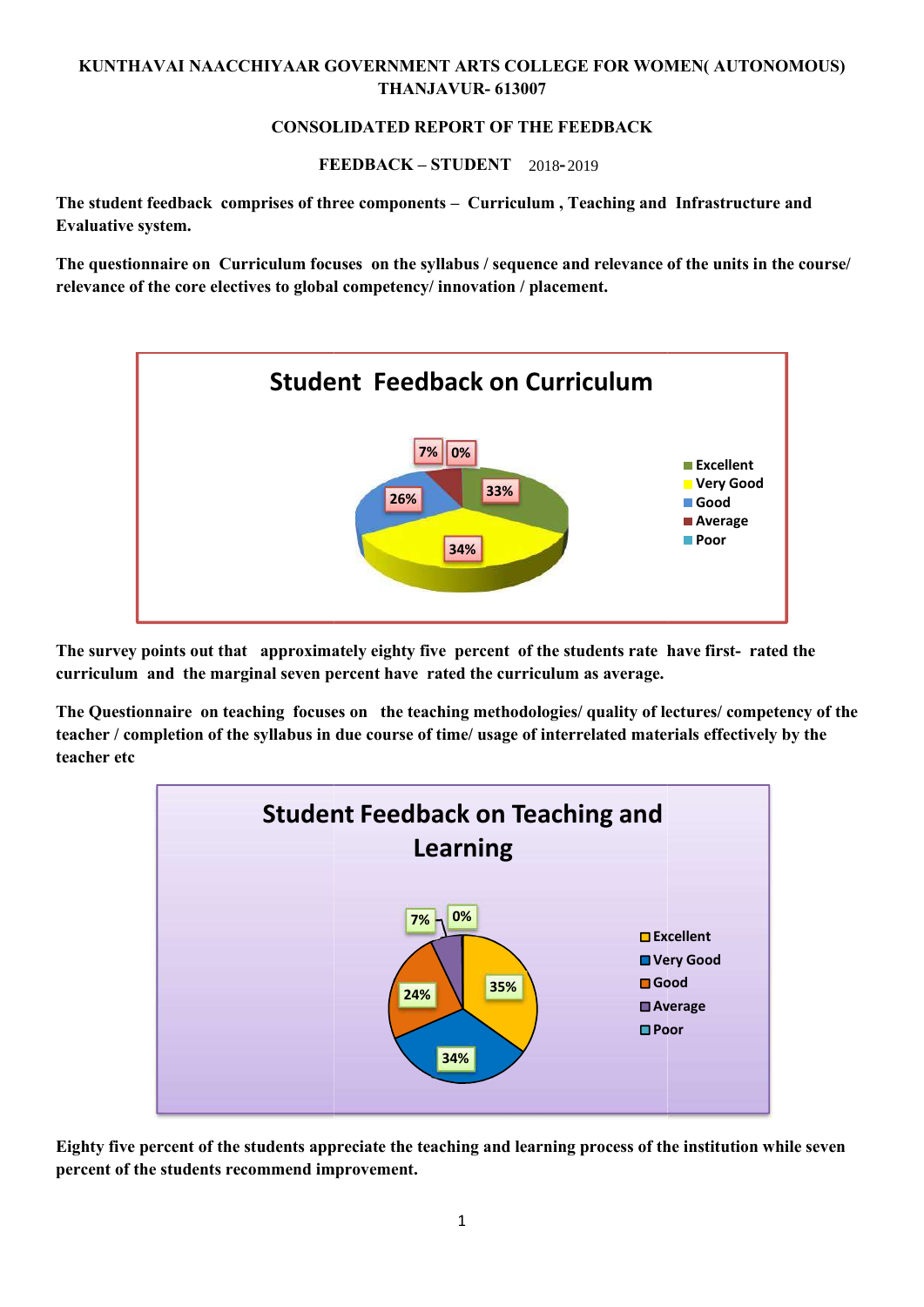**Assessment of the library resources and transparent method of evaluative system of the institution forms the crux of the survey on third component of students feedback**



**Eighty five percent of the students have vouched for the fair and transparent method of evaluation coupled with the infrastructural facilities of the institution**

## **FEEDBACK- ALUMNI 2017-2018**

**Curriculum, Teaching and Learning and Institutional Infrastructure form the triad of the survey by the alumna. The alumna rate the curriculum on the basis of its quality, relevance and global competency.**



**The alumna have first rated the curriculum of the institution.**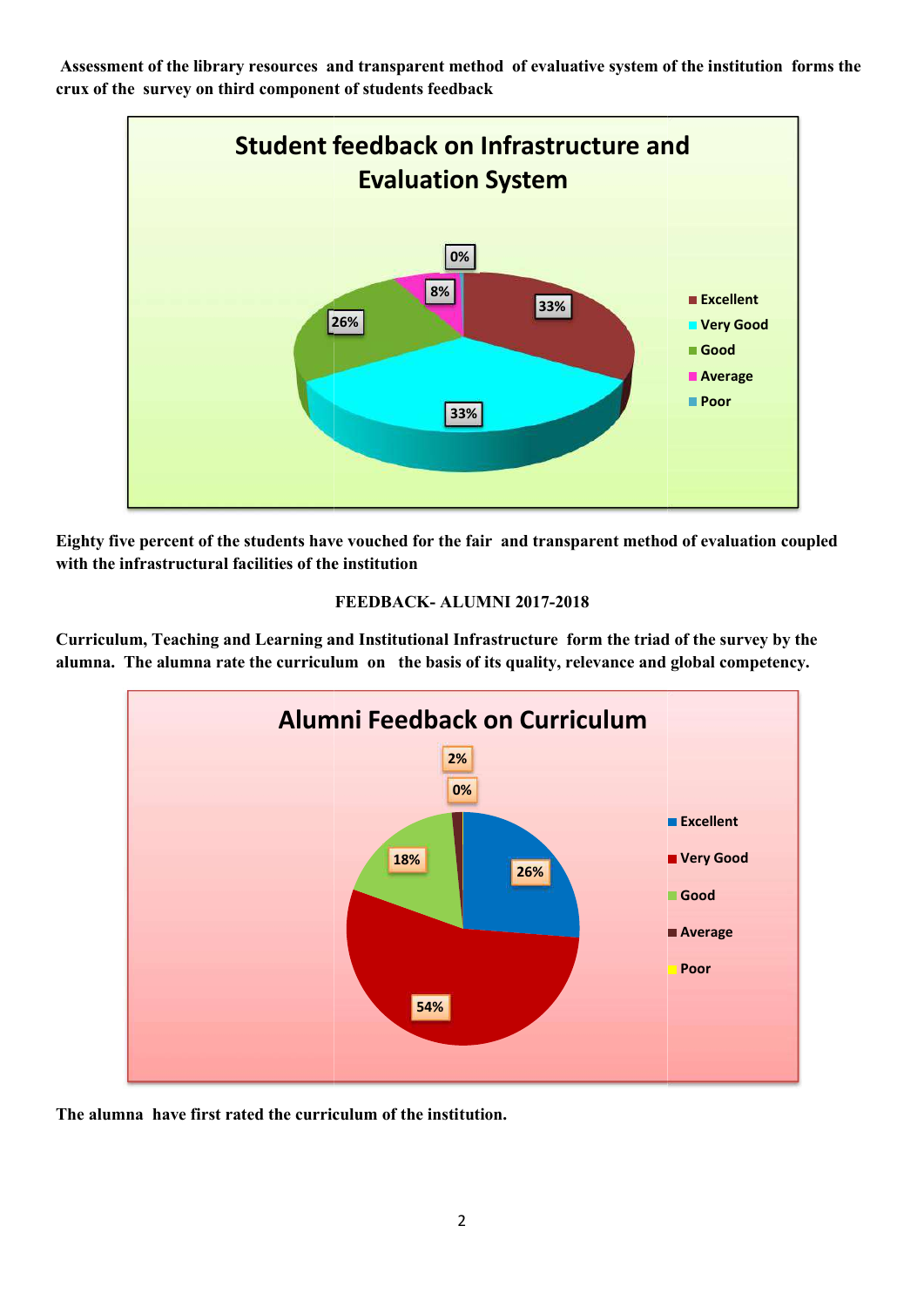**The former women graduates rate the teaching and learning process of the institution on the basis of quality and developmental activities organised by the departments**



**The majority of the former students have first rated the teaching and learning process.**



**The former students are happy with the infrastructural facilities of the institution.**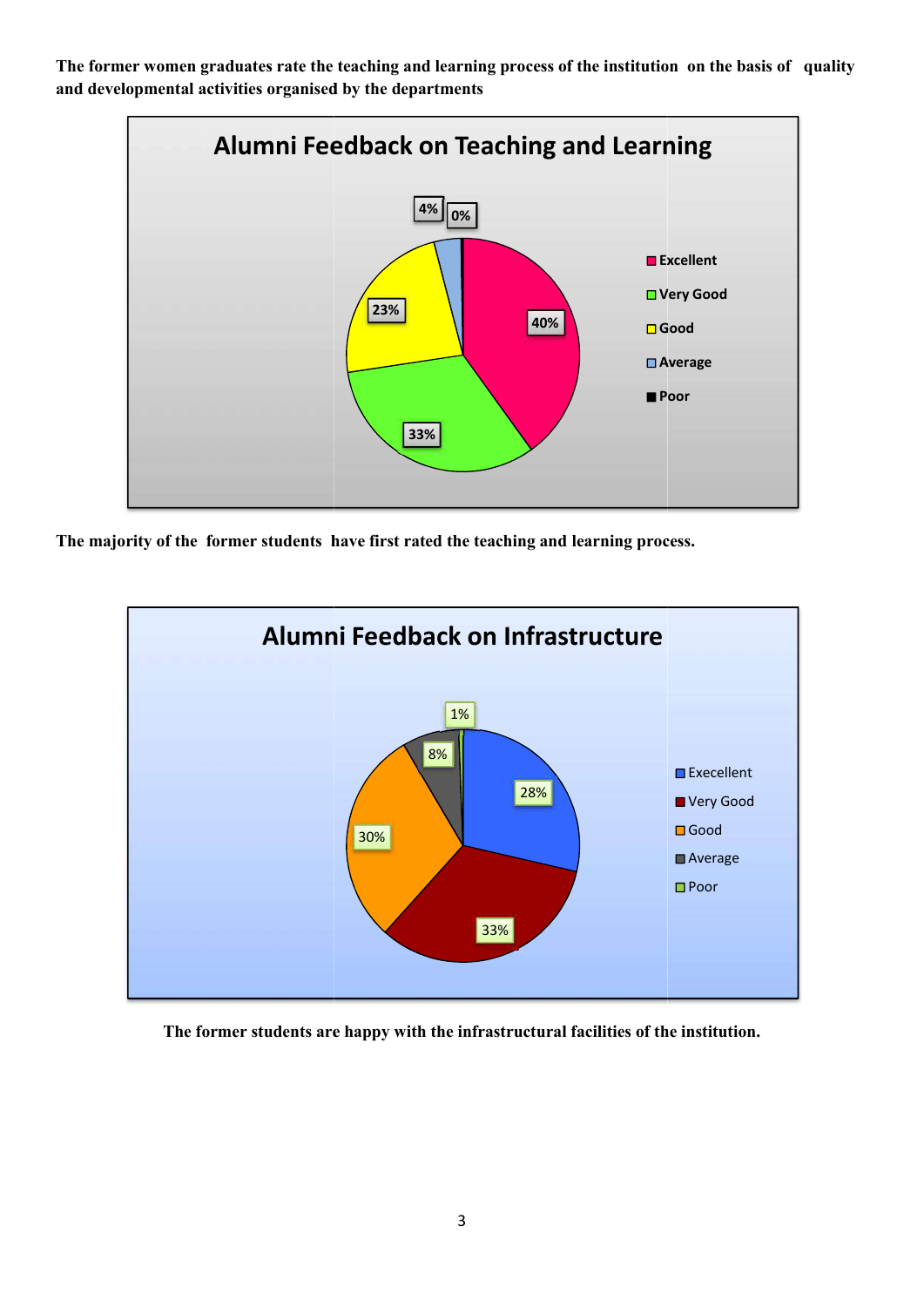### **FEEDBACK- PARENT'S**



**Curriculum, Teaching and learning and infrastructure and assessment are the triadic components of the parents feedback. The parents have surveyed the competency, quality and relevance of the institution**

**Eighty and above have expressed their satisfaction with the quality of the curriculum.**

**In the case of teaching and learning the parents have surveyed the quality of teaching, student- teacher relationship etc.**



**Majority of the parents have rated the teaching and learning process as good.**